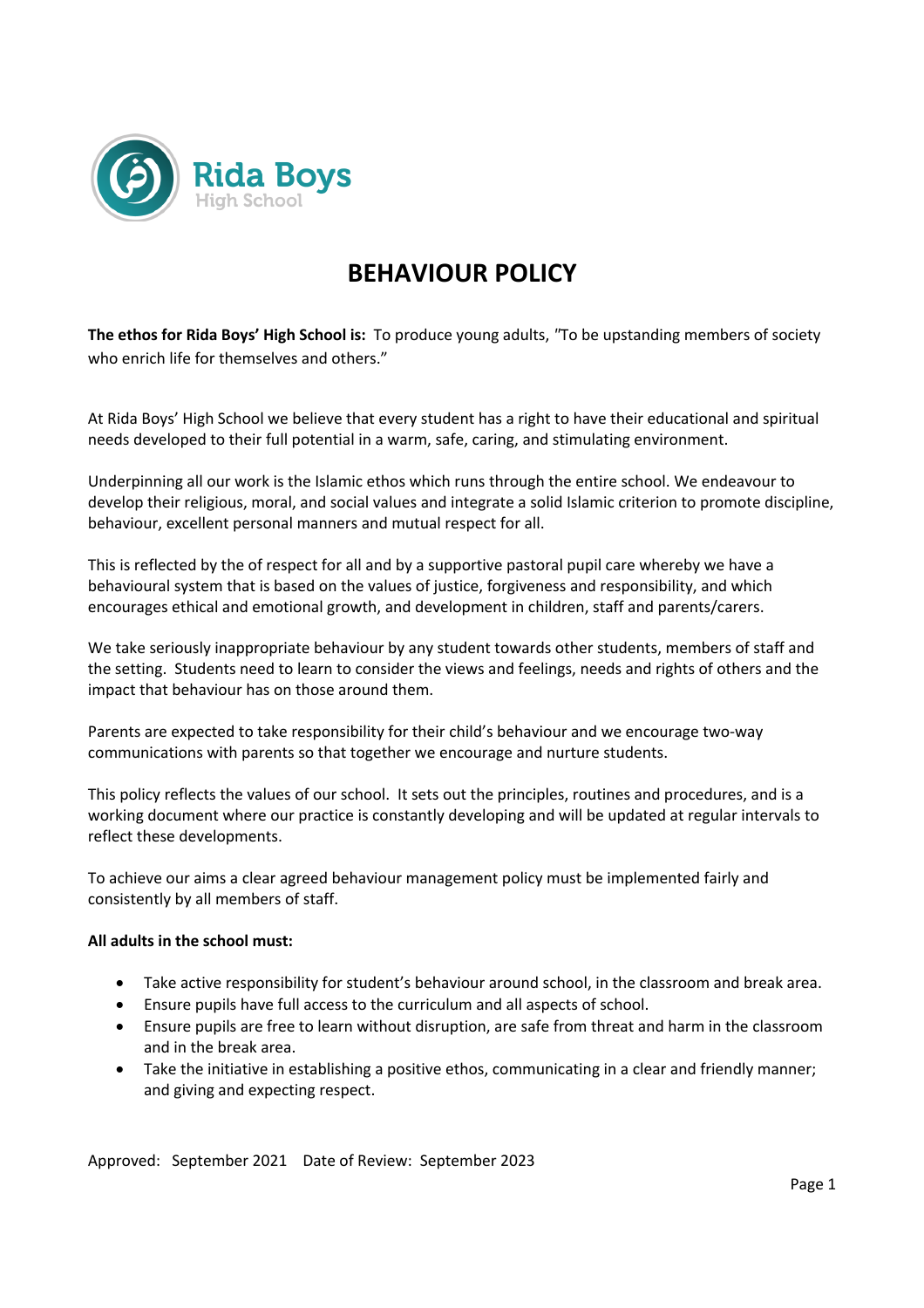To achieve this, student must be fully aware of our expectations of acceptable behaviour; they must understand how positive behaviour is rewarded and unacceptable behaviour sanctioned.

# **Underlying Principles for Managing Behaviour at our School**

# **We believe:**

- The enhancement of self-esteem and the development of self discipline.
- Positive relationships are crucial to behaviour management.
- We should manage student positively whenever possible.
- We should have high expectations of our student's behaviour.
- We should teach and model "good" behaviour.
- We should reward good behaviour and sanction poor behaviour.
- We should be consistent and fair.
- We should balance the needs of most students who can manage their behaviour positively and the needs of those students who find it more difficult to do so.
- We are most effective when there is a close professional relationship between staff, student and parents.

#### **Managing Behaviour in the Classroom**

Essential to good classroom management is the quality of relationship between the class teacher, and the student in the class.

#### **A positive classroom**

- Always use positive statements **Give Plenty of PRAISE!**
- Use their names.
- Have a seating plan and keep changing until it works!
- Criticise the behaviour not the student.
- Try and model the behaviour you would like to see in student.
- Be consistent in what you say **If you say you are going to do something – DO IT!**
- Negotiate classroom rules and display them clearly where everyone can see them.
- Talk quietly whenever possible to establish an atmosphere of calm.
- Be assertive without raising your voice **DON'T SHOUT!**
- Have clear routines that you have explained to the student.
- Teach routines for certain activities.
- Use ethical stories as a strategy for encouraging/supporting positive behaviour.
- Be clear about jobs and responsibilities display them if possible.
- Try to stay calm and positive and fair.
- Encourage students to listen to others and to take turns in speaking.
- Encourage students to learn to share and take turns in all activities.
- Encourage students always to be considerate towards other students.
- Everyone is of equal importance and all should be encouraged to take a pride in their work.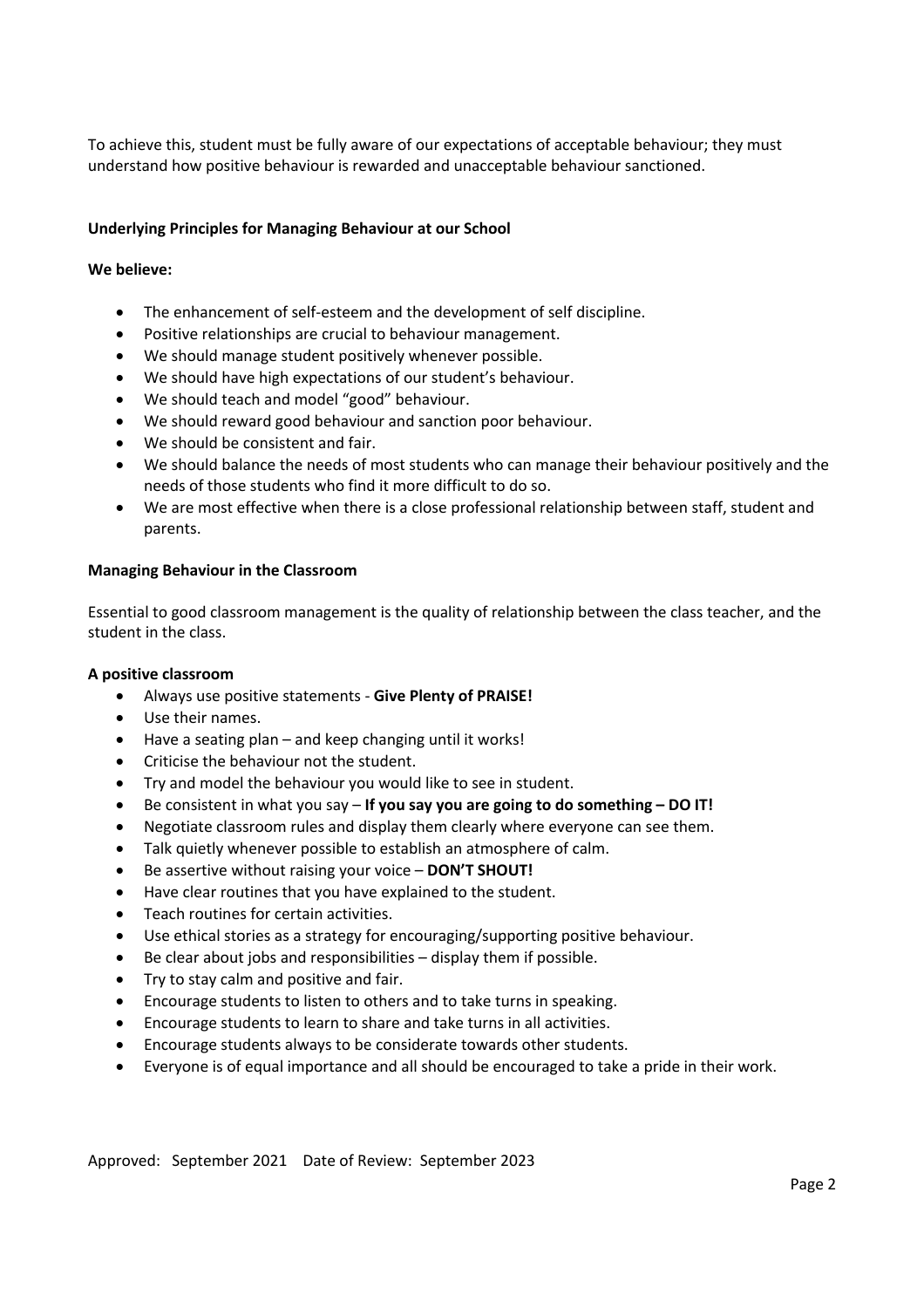# **These should be routinely revisited and reinforced.**

Rewards and sanctions should also be explained and displayed, as students will need reminding throughout the year. "Good" behaviour has a lot to do with the student's motivation to learn.

# **Classroom code of conduct**

- Enter the classroom with the greeting 'As-salaamu alaykum'.
- Not come late to lesson.
- Knock on the door and wait for a response.
- Enter the classroom sensibly and quietly.
- Prepare books and equipment and follow instructions to start the lesson promptly.
- Always work to the best of ability without disturbing others.
- Show good manners and listen carefully when the teacher or another person is talking.
- Follow instructions immediately without comment or argument first time, every time.
- Put hand up and wait for permission to speak.
- Treat the school environment and others in the classroom with respect.
- Seek the teacher's permission before leaving the classroom.
- Do not chew or eat anything in lesson.
- Ensure that the classroom is left tidy.
- I WILL LEARN TO LISTEN AND LISTEN TO LEARN.

#### **Managing Behaviour around School**

After break, lunchtime and at home time, all the classes must be accompanied by the class teacher to leave the building.

When moving around school, the class teacher is responsible for ensuring appropriate behaviour is maintained, however, **all staff are responsible for supporting this and addressing unacceptable behaviour.** Often, speaking directly to the individual or group will correct the behaviour but if it does not, the class teacher should be informed so that appropriate sanctions may be applied.

# **Around school rules**

- Be polite and show respect for other people.
- Wear correct uniform always.
- Look after property and put litter in bins.
- Eat and drink in the right place at the designated time.
- Walk around the school sensibly and quietly.

#### **Managing Behaviour in the Break Area**

When on duty in the break area the following points will help maintain positive behaviour:

- Be outside before the students.
- Be consistent and enforce break area rules always.
- Be vigilant and intervene early if a situation looks tense.
- Move around the break area.
- Apart from balls don't allow students to throw other items unless a member of staff has given permission.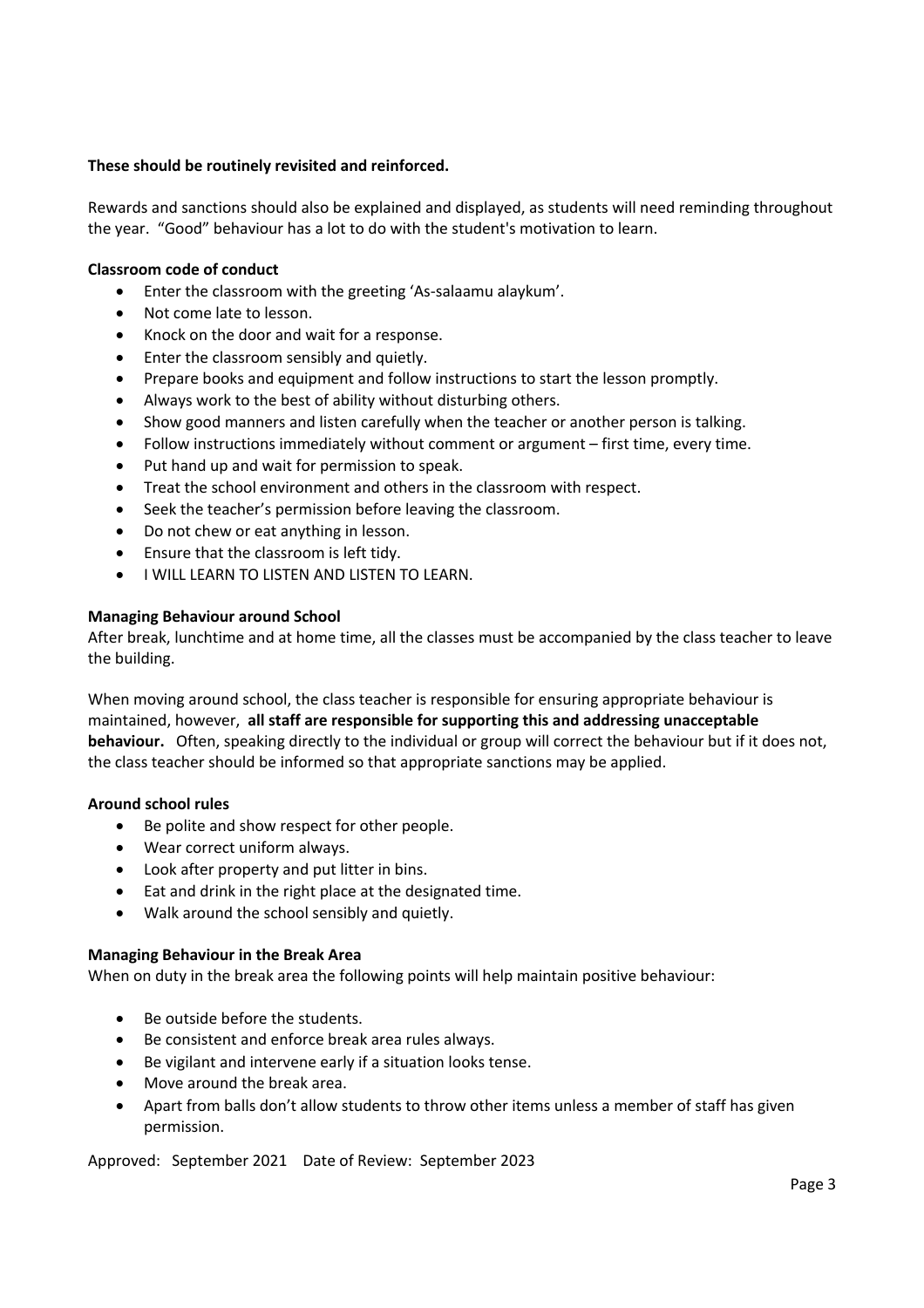- Don't allow students to carry out play fighting.
- At lunchtime, the students will be supervised by an adult. Minor incidents will be dealt with in the break area. More serious incidents may involve students meeting with the SMT or the Head Teacher.

# **Serious Incidents**

"One – off" serious incidents will be dealt with on an individual basis but should always involve SMT. Parents will usually be informed and asked for a response dependent on the incident. Any incidents of discrimination behaviour or bullying must be reported to the SMT straight away.

# **Challenging Students**

Most children can manage their behaviour positively with only slight intervention, responding well to positive management. A small number of students, however, have significant difficulties in managing their behaviour and need a more individualised approach. In these cases, class teachers, SMT and parents will work closely together on how to support the student and external agencies will be involved when appropriate.

# **Rewards and Sanctions**

Students must be fully aware of our expectations of acceptable behaviour; they must understand how positive behaviour is rewarded and unacceptable behaviour sanctioned.

# **Rewarding good work and positive behaviour**

The school acknowledges that pupils work better when their good work and good behaviour is recognised. Teachers will praise pupils on their good behaviour, enthusiasm and hard work verbally or, by writing positive comments on the school dojo or on their work.

Work of a very high academic quality and positive behaviour will be rewarded. Also students will be rewarded for good learning by weekly certificates and recognition certificates will be sent home.

We aim to promote high standards of behaviour, self-discipline and learning through positive encouragement. Those who behave consistently well will be rewarded. Those who misbehave will face the consequences of their actions. These are:

- **Phase 1** Verbal warning x 1.
- **Phase 2** Negative comments on Dojo
- **Phase 3** Further comments on Dojo
- **Phase 4** Final comments on Dojo resulting in sanction 1 (parents will be informed).
- **Phase 5** Sanction 2 Isolation.
- **Phase 6** Suspension from school (1-5 days depending on severity of incident) at the discretion of governing body.
- **Phase 7** Permanent exclusion (decision made by governing body).

# **Verbal warnings and written comments will be given for the following:**

- Shouting in and outside the classroom.
- Disturbing others.
- Talking whilst teacher or others are talking to the class.
- Running in classroom and corridors.